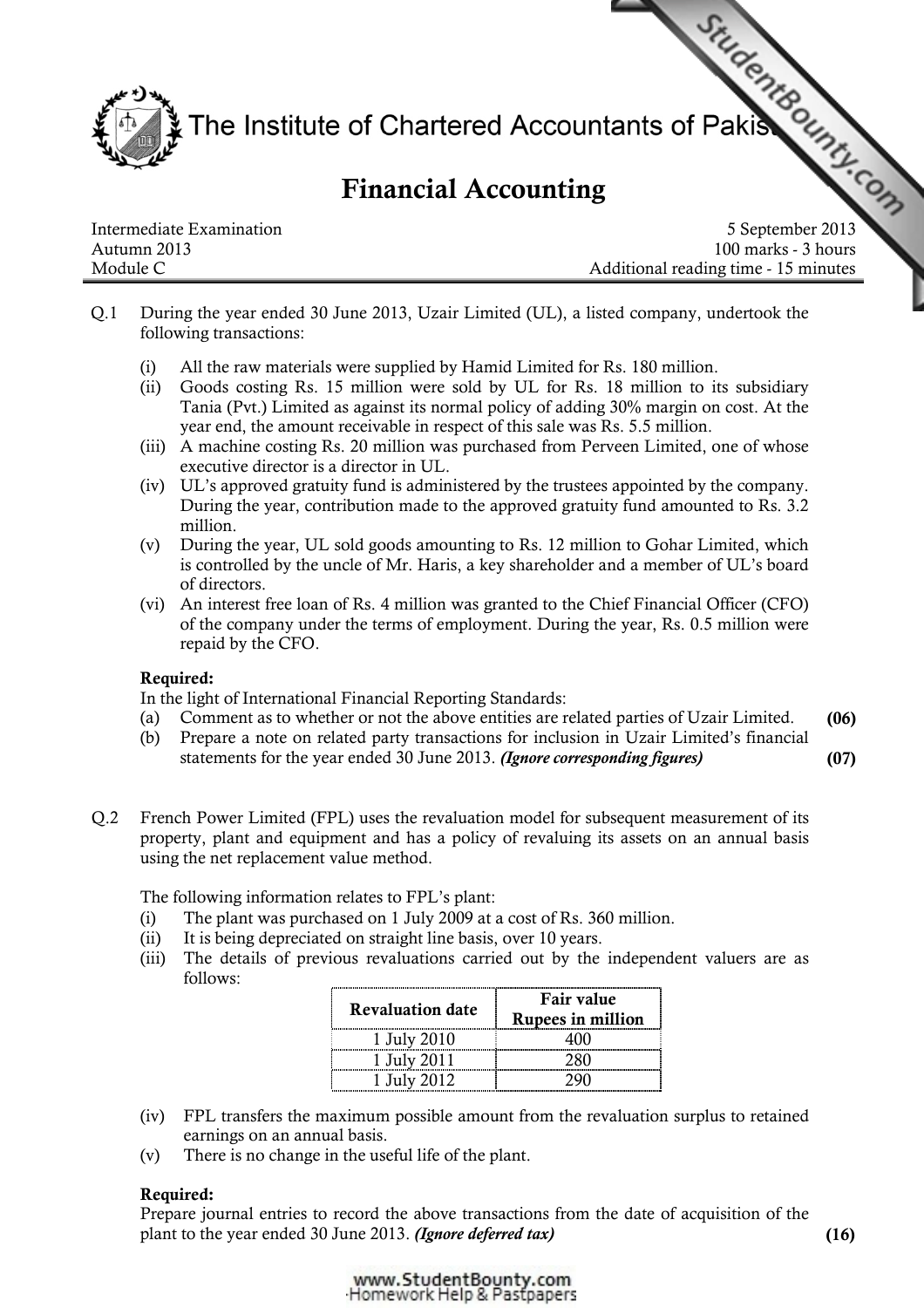Q.3 The following balances were extracted from the financial statements of Spanish Limited for the years ended 30 June 2012 and 2013.

|                                      | 2013         |        |
|--------------------------------------|--------------|--------|
|                                      | -Rs. in 000- |        |
| Sales                                | 60,000       | 40,000 |
| Interest expense                     | 27           | 30     |
| Profit after tax                     | 7,800        | 4,800  |
| Property, plant and equipment – cost | 10,000       | 9,000  |
| - accumulated depreciation           | 1,000        | 900    |
| Stock in trade                       | 6,970        | 6,800  |
| Trade debtors                        | 9,000        | 8,000  |
| Provision for doubtful debts         | 500          | 360    |
| Trade creditors                      | 5,000        | 4,700  |
| Accrued expenses                     | 300          |        |
| Interest payable                     | 12           |        |
| Current tax payable                  |              | 30     |
| Deferred tax liability               | 15           | Я      |

## Additional information

- New machine costing Rs. 1,800,000 was purchased during the year. A machine with a carrying amount of Rs. 200,000 was sold for Rs. 250,000
- The tax rate applicable to the company is 35%.

## **Required:**

Prepare operating activities section of the statement of cash flows for the year ended 30 June 2013 using the Direct Method. Show all necessary workings. (Ignore corresponding figures) (15)

Q.4 The directors of Arabic Industries Limited (AIL) has set a sales target of Rs. 600 million for the year ending 31 August 2014 and has asked the chief financial officer to prepare AIL's forecasted financial statements for the year 2014.

Based on prior years' experience, the financial ratios for the year 2014 are estimated as follows:

| Current ratio                             |  |
|-------------------------------------------|--|
| Ouick ratio                               |  |
| Gross profit $(\%$ of sales)              |  |
| Fixed assets as % of shareholders' equity |  |

Other related estimates are as follows:

- (i) Average collection period for trade debtors would be 45 days.
- (ii) Closing value of inventory is estimated to increase by 25% as compared to opening inventory.
- (iii) Working capital and bank overdraft would be maintained at Rs. 100 million and Rs. 15 million respectively.

Shareholders' equity as on 1 September 2013 is as follows:

|                   | Rs. in million |
|-------------------|----------------|
| Share capital     |                |
| Retained earnings |                |
|                   |                |

AIL does not intend to issue any further shares, during the year ending 31 August 2014.

# Required:

Prepare the forecasted income statement for the year ending 31 August 2014 and a summarized balance sheet as at 31 August 2014. (Assume a 360 days year) (11)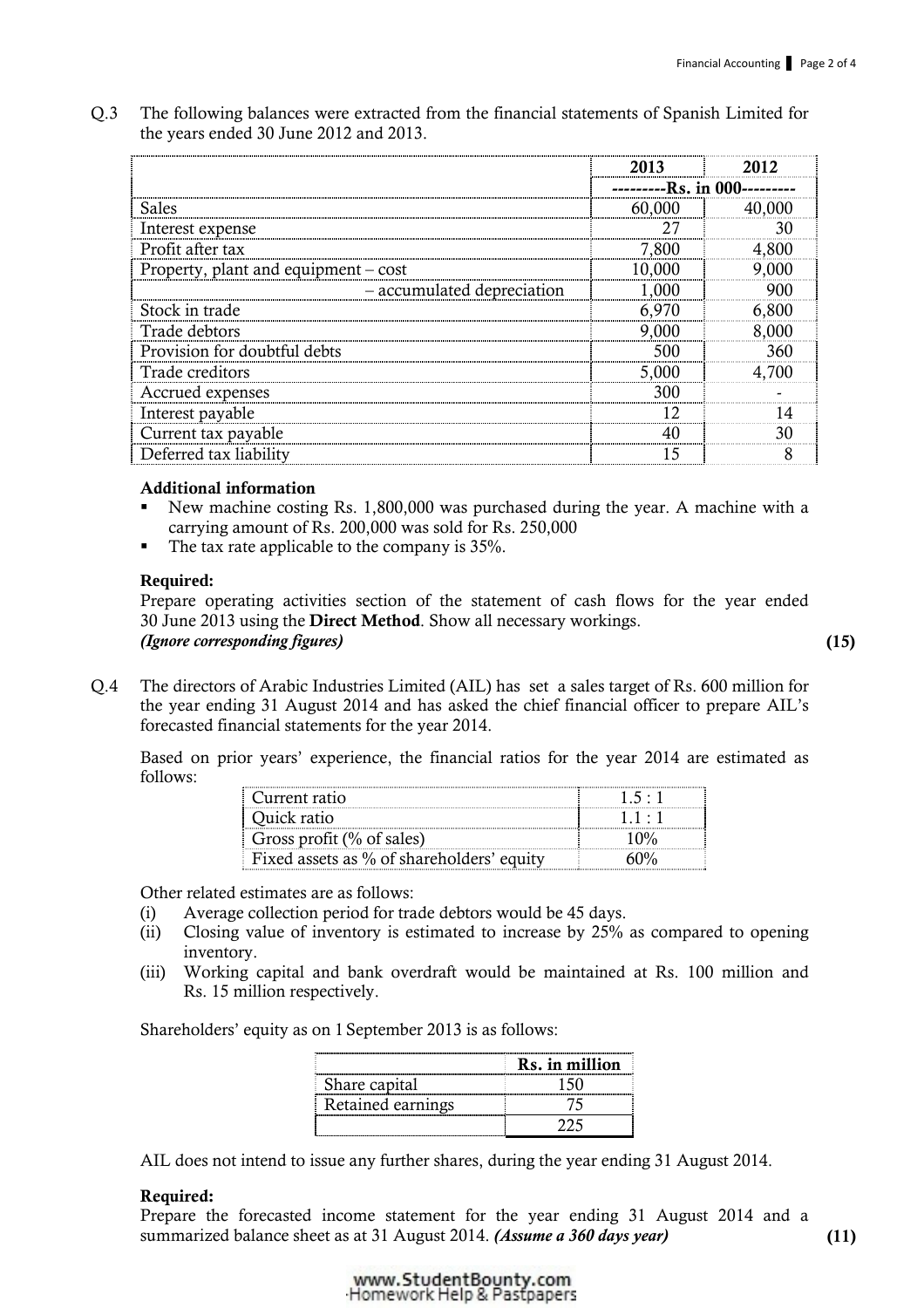- Q.5 English Pharmaceutical Limited (EPL), a listed company, has provided you with the following information related to the year ended 30 June 2013:
	- (i) EPL has developed and patented two new vaccines  $A \& B$  at a cost of Rs. 160 million and Rs. 120 million respectively. Based on market analysis, it is estimated that Vaccine A would generate revenue of Rs. 300 million per annum for next five years whereas Vaccine B would generate annual revenue of Rs. 80 million for an indefinite period. (05)
	- (ii) Rs. 6 million was paid for a television advertising campaign that will cover a period of 6 months from 1 May 2013 to 31 October 2013. The directors believe that the campaign would help to achieve the sales growth target of 8% for the next two years. (02)
	- (iii) Rs. 5 million were spent on training of technical staff. The training courses were conducted by leading experts of pharma production and are expected to improve the production quality significantly and reduce costs. (01)

#### Required:

In the light of International Financial Reporting Standard, explain how the above expenditure may be accounted for in EPL's financial statements for the year ended 30 June 2013.

Q.6 Comfort Housing Limited (CHL) is developing a housing scheme. The construction work is being carried out by Smart Engineers. An agreement in this respect was signed on 1 July 2012. The total cost of construction has been agreed at Rs. 250 million and the project is to be completed by 30 June 2014.

Other related information is as follows:

- (i) On 1 April 2012, a running finance facility of Rs. 100 million carrying a mark-up at 14% per annum, was obtained from a local bank.
- (ii) The receipts and payments from the above account, upto 30 June 2013 are as follows:

| Description                                           | Rs. in million |
|-------------------------------------------------------|----------------|
| 01-Apr-2012   12% Loan, repayable on 31 December 2013 |                |
| 01-Sep-2012 Down payment receipts from the customers  |                |
| 01-Jan-2013 Collection of the $1st$ installment       |                |
| 01-Apr-2013 Collection of the $2nd$ installment       |                |

#### Receipts

#### Payments

| Date        | Rs. in million |
|-------------|----------------|
| 30-Apr-2012 |                |
| 31-Jul-2012 |                |
| 31-Jan-2013 |                |
| 31-May-2013 |                |

- (iii) Surplus funds were invested in a saving scheme  $\omega$  8% per annum.
- (iv) Due to an objection raised by the Building Control Authority, construction work was suspended from 1 March 2013 to 31 March 2013.

#### Required:

Compute the amount of borrowing costs to be capitalised for the year ended 30 June 2013 in accordance with the requirements of the International Financial Reporting Standards. (Borrowing costs should be calculated based on number of months) (10)